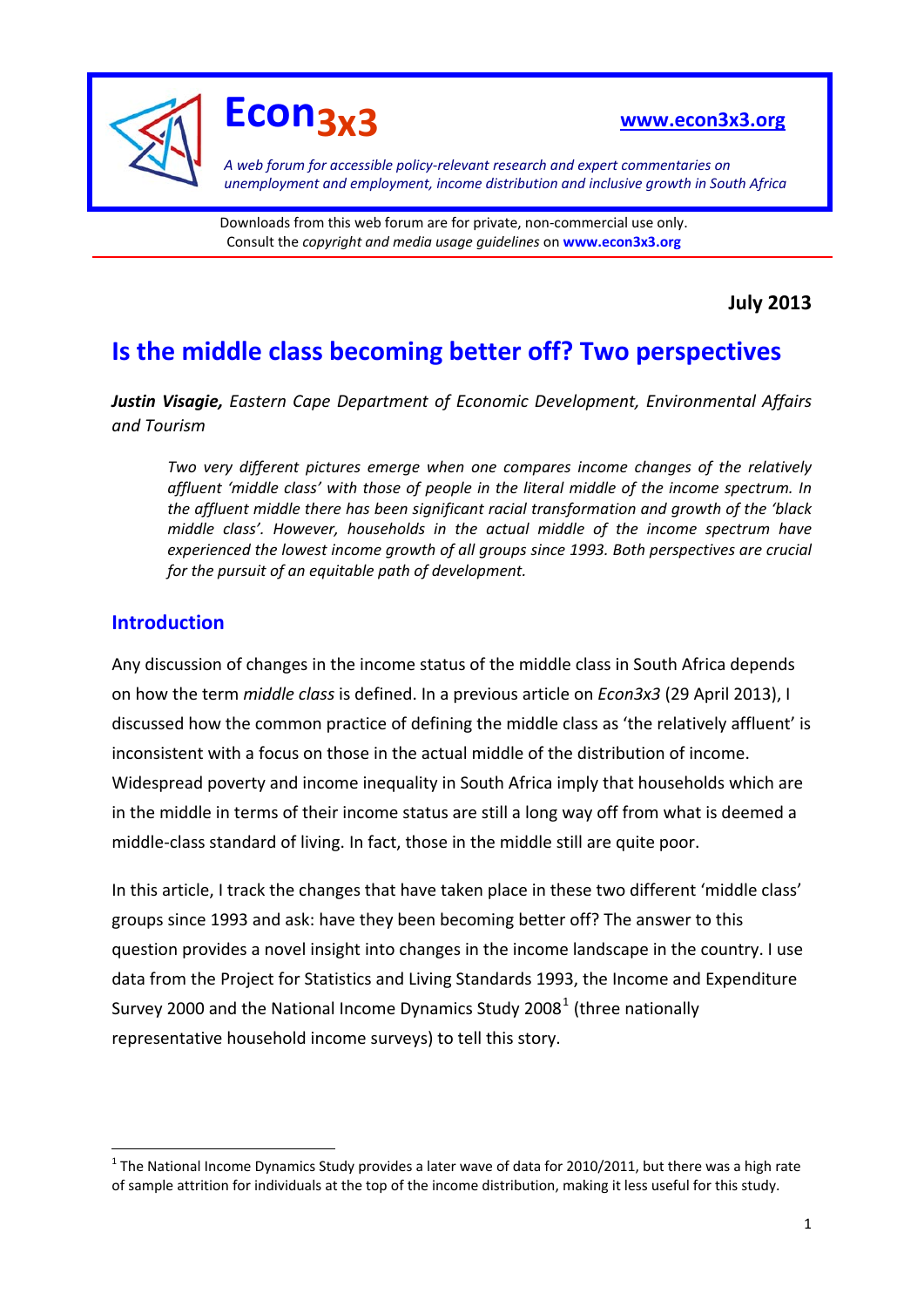### **Perspective 1: The affluent middle class and the black middle class**

Media discussions of the 'middle class' commonly refer to households that have achieved a relatively affluent standard of living and that have a significant measure of buying power. As before, I define this 'affluent middle class' as people who receive income between R1 400 and R10 000 *per capita* per month in constant 2008 prices (measured in after‐tax earnings). This would translate into a total household income of R5 600 to R40 000 per month for a family of four. The upper boundary of R10 000 per capita excludes less than 3% of the population and is not overly restrictive.

Did the affluent middle group grow significantly in size over the first fifteen years of South Africa's new democracy? Table 1 shows the numbers of individuals in the different income classes as well as the share (%) of a particular class in total income for three different years. Since everything is measured in 2008 money terms, there is no distortion due to inflation.

|           |                                | Lower class                        | <b>Middle class</b> | <b>Upper class</b> | <b>Total</b> |
|-----------|--------------------------------|------------------------------------|---------------------|--------------------|--------------|
|           | Below poverty line<br>$<$ R515 | Above poverty line<br>R515 - R1399 | R1400 - R10000      | $>$ R10000         |              |
| 1993      | 22.7                           | 9.1                                | 7.7                 | 0.4                | 39.9         |
| (share %) | (56.9)                         | (22.7)                             | (19.3)              | (1.1)              | (100)        |
| 2000      | 24.6                           | 9.8                                | 8.7                 | 0.8                | 44.0         |
| (share %) | (56.0)                         | (22.4)                             | (19.8)              | (1.9)              | (100)        |
| 2008      | 25.1                           | 11.8                               | 10.4                | 1.3                | 48.7         |
| (share %) | (51.7)                         | (24.2)                             | (21.3)              | (2.8)              | (100)        |

**Table 1: Class size (millions of individuals) and class share (%) of total population**

Source: PSLSD 1993, IES/LFS 2000, NIDS 2008

The relative growth in the size of the classes is pertinent. As shown in table 1, the affluent middle class grew in *size* by an additional 2.7 million people, from 7.7 million in 1993 to 10.4 million in 2008. However, this was only slightly ahead of population growth; hence, the population share of the affluent middle class increased only from 19% to 21% of the total population.<sup>[2](#page-1-0)</sup> In contrast, the number of people in the upper class more than trebled in the same period and its share of the population more than doubled to 2.8%. In the lower class(es) the number of people also grew; importantly, the number of people in the lowest income class grew mostly slowly – thus its share of the total population declined.

<span id="page-1-0"></span><sup>2</sup> If the number of middle class *households* are counted, as opposed to the number of middle class *individuals*, the proportional size of the middle class actually declined from 31% of households in the population to just 30% of households. This highlights the fragility of the proportional increase in the middle class.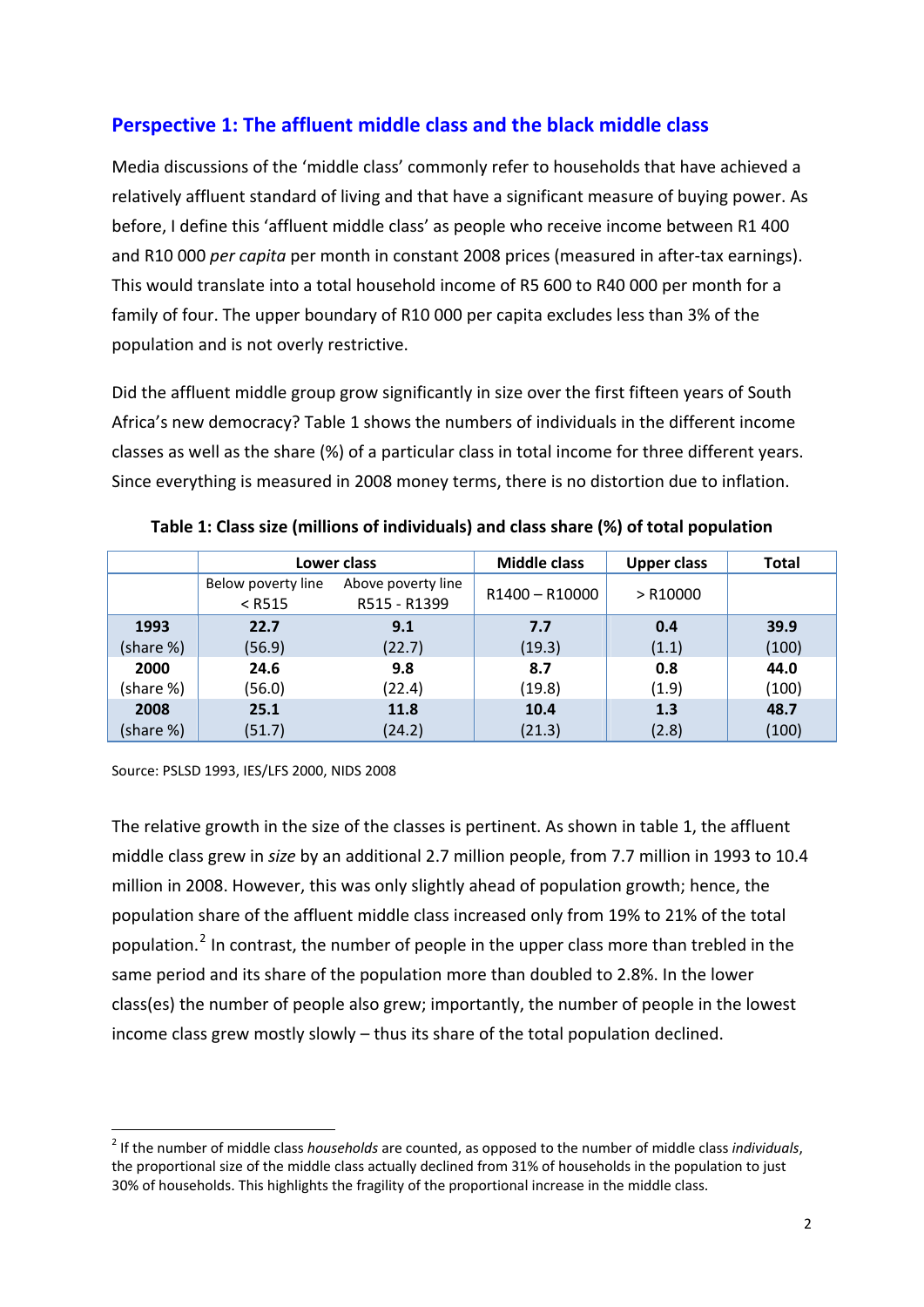A second aspect to be considered is the share of total *income* received by the middle class relative to that of other classes. Figure 1 shows the shares in total income of each class for each of the three years. The dominating result is that the income share of the upper class (which comprises just 2.8% of the population) grew to 32% of total income in 2008. Despite the increase in the number of people in the middle class, this class's share of the country's income declined from 56% in 1993 to 47% in 2007, compared to the increase from 17% to 32% for the upper class. The middle class and lower classes together actually lost ground in terms of their combined income share, which decreased from 83% to 68%.

This pattern corresponds with the research on income inequality in South Africa, which consistently reports that income inequality has increased since 1994. Figure 1 illustrates how income has accumulated in the hands of those at the very top of the income ladder – while the middle and lower classes have lost ground.



**Figure 1: Income shares by class** 

Source: PSLSD 1993, IES/LFS 2000, NIDS 2008

Modest growth in the size of the middle class may seem surprising in the light of the ubiquitous discussion of the 'emerging black middle class' in the media. How does one reconcile the noted slow growth of the South African middle class with the apparently strong increase in the size of the black middle class?

Three factors help to answer this question. Firstly, while I have distinctly separated the growth of the middle class from that of the upper class, many often‐quoted studies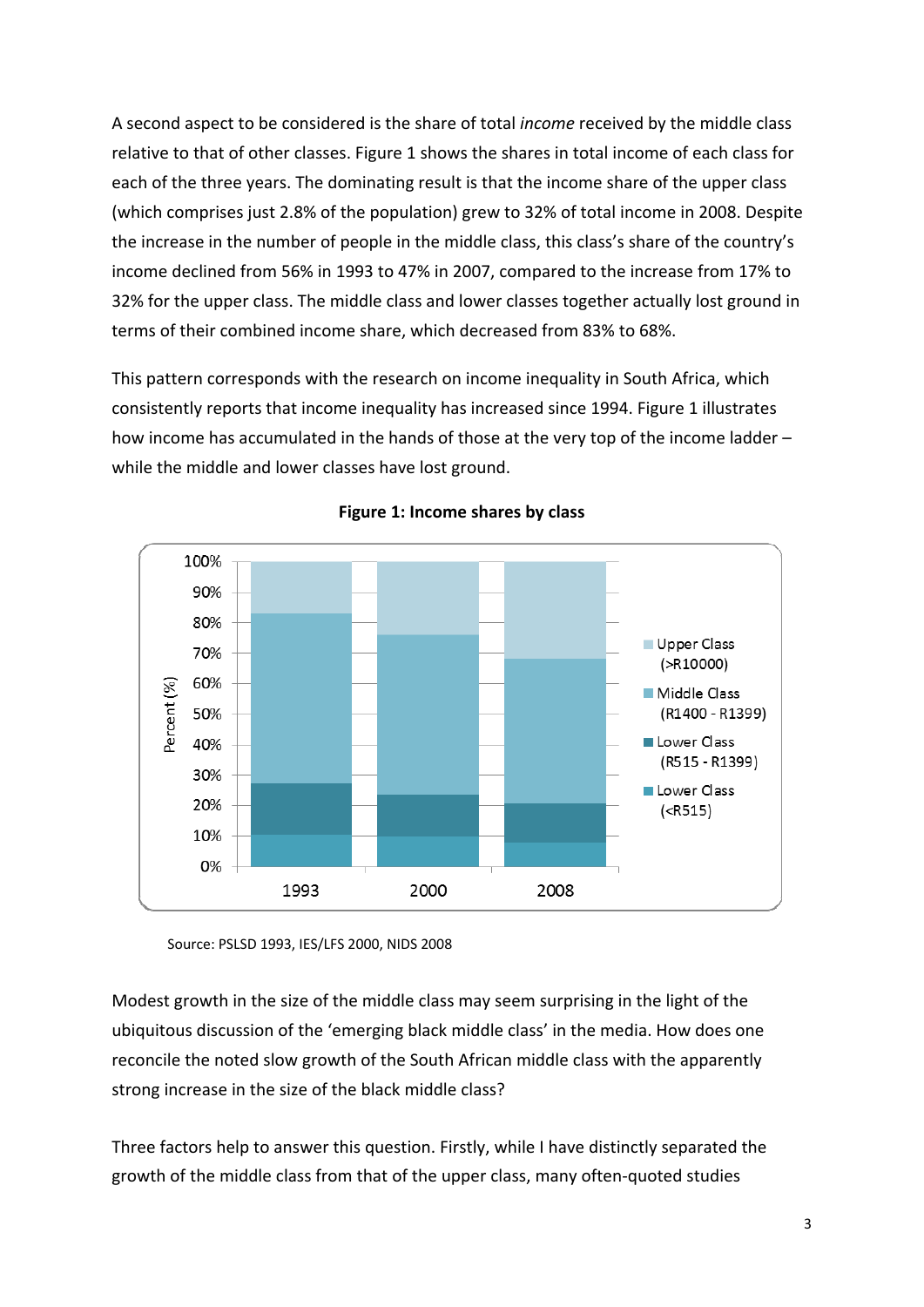summarily bundle the middle and upper classes together. Secondly, while the growth of the middle class has been slow in terms of the *population share,* in terms of absolute numbers of people the middle grew by 2.7 million, as noted above.

The third, and most important, factor is that a very different picture emerges when the racial composition of the affluent middle class is taken into consideration. The middle column of table 2 shows that the number of middle‐class Africans more than doubled between 1993 and 2008, whereas the number of whites in the middle class actually shrunk by nearly a third (and in the upper class, the number of Africans grew from 19 000 to 257 000 in 15 years) – hence the story of the strong growth of the black middle (and upper) class.

|         |      | Lower class                    | Lower class                        | <b>Middle class</b> | <b>Upper class</b> | <b>Total</b> |
|---------|------|--------------------------------|------------------------------------|---------------------|--------------------|--------------|
|         |      | Below poverty line<br>$<$ R515 | Above poverty line<br>R515 - R1399 | R1400 - R10000      | $>$ R10000         |              |
| African | 1993 | 21,399                         | 6,755                              | 2,235               | 19                 | 30,407       |
|         | 2000 | 23,053                         | 7,769                              | 4,006               | 112                | 34,940       |
|         | 2008 | 23,438                         | 9,361                              | 5,377               | 257                | 38,434       |
| White   | 1993 | 183                            | 375                                | 4,158               | 400                | 5,116        |
|         | 2000 | 87                             | 298                                | 3,055               | 650                | 4,089        |
|         | 2008 | 125                            | 473                                | 2,958               | 888                | 4,444        |

#### **Table 2: Race and class size (in thousands of individuals)**

Source: PSLSD 1993, IES/LFS 2000, NIDS 2008

As shown in figure 2 below, the net result was a significant shift in the racial composition of the middle class: from a white majority in 1993 to an African majority by the end of the period. Falling numbers of middle‐class whites are partly a function of the shrinking white population, also driven by high levels of white emigration particularly between 1993 and 2000. However, a small but notable number of whites have also moved into the upper class.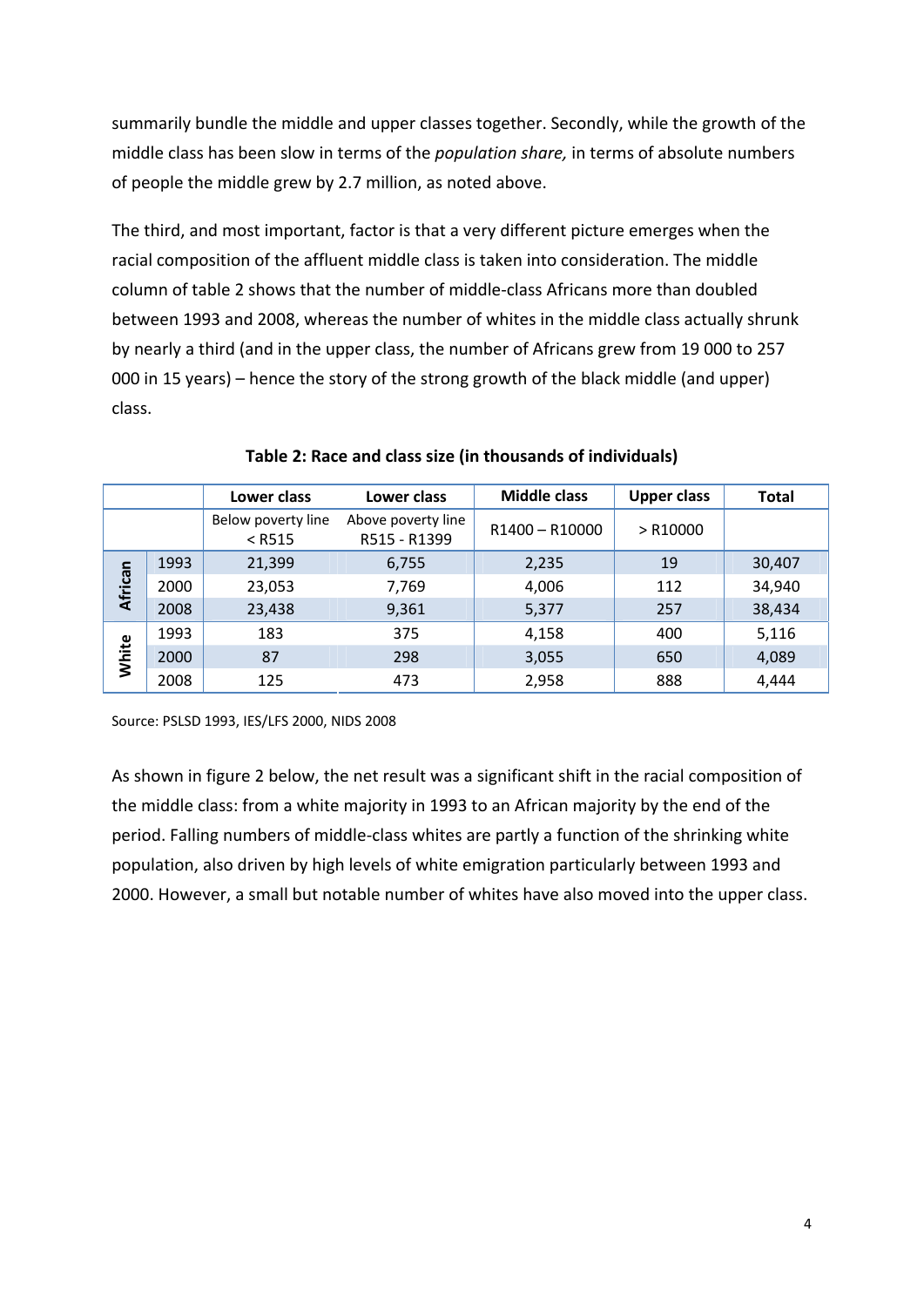

**Figure 2: Racial composition of the affluent middle class**

The central message here is that the affluent middle class shows real racial transformation over the first 15 years of democracy, and that these changes are driven by the rising numbers of middle‐class Africans, coupled with falling numbers of middle‐class whites. This is hard evidence of a fast‐growing black middle class – but, importantly, it has occurred amidst very modest growth of the middle class as a whole. (This has been accompanied by a dramatic growth in the concentration of income *and* the number of Africans in the upper class.)

#### **Perspective 2: The actual middle group and depressed growth**

Switching attention to the actual middle of the distribution of income, we find households that may be in the actual middle of the spread of income – but are on the periphery in terms of their income growth. As before, the middle‐income group is defined as households that fall within 50% to 150% of the median per capita household income – i.e. the households clustered around the median.

In 1993, the monthly median income per capita was only R690 (this amounted to R2,760 for a household of four persons). The corresponding income band (from 50% to 150% of the median) would equate to just R350 to R1 040 per capita per month (or R1 400 to R4 160 for a household of four). Thus, in 1993 the middle income group was actually quite poor. From

Source: PSLSD 1993, IES/LFS 2000, NIDS 2008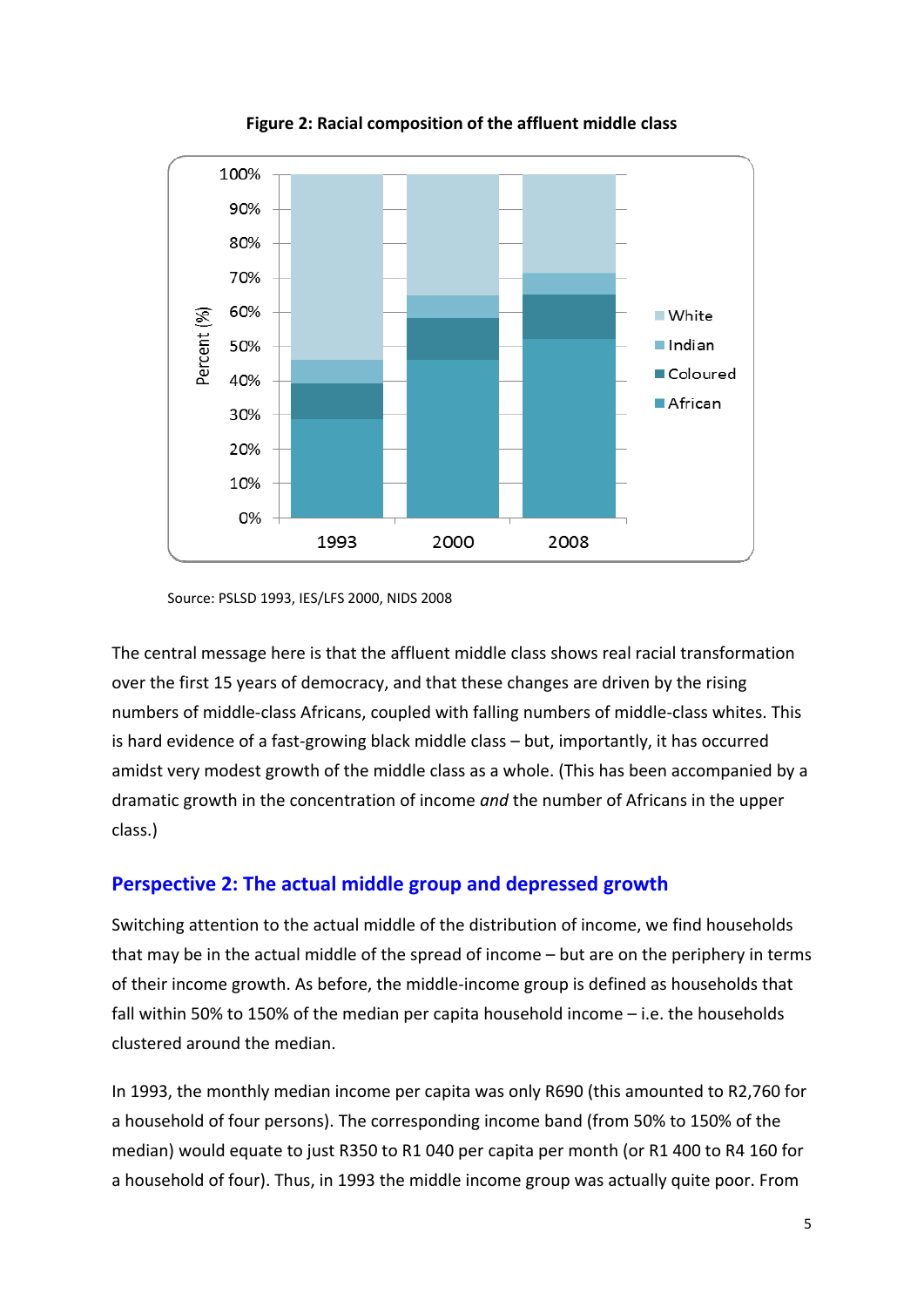this point the median income increased very slowly, rising to R750 in 2000 and to just R760 by 2008 (all in 2008 money terms). This implies an average growth rate in real income of only about half a percent per annum over the fifteen year period. That is very slow income growth indeed (and from a very low base). The middle group has remained quite poor.

Figure 3 depicts the so‐called growth incidence curve (GIC) for 1993 to 2008. The GIC visually indicates the different average growth rates in real income for the poorest to the richest households (ranked from left to right) – i.e. it shows the different growth rates in real income experienced by households at each point in the spread of incomes. Thus, it shows how the overall growth in GDP was distributed across the income spectrum.



**Figure 3: Who benefits from growth? Growth incidence curve 1993‐2008**

Source: PSLSD 1993, NIDS 2008

What is striking in South Africa is the U-shape of the curve – meaning that there is a polarised pattern of growth. For example, households in the lowest income groups (say at the 10% point) experienced an annual growth in real income of approximately 1%, while those in the highest income groups (say at 90%), experienced a growth in real income of approximately 1.5 per year. In contrast, those roughly in the middle had the lowest income growth by far. Many households in the middle (notably those just above the 50% point) experienced income growth rates around, or below, 0.5% per annum.

The observed U‐shaped pattern is not only due to uneven economic growth. Incomes of households in the bottom section of the distribution were boosted by a massive increase in